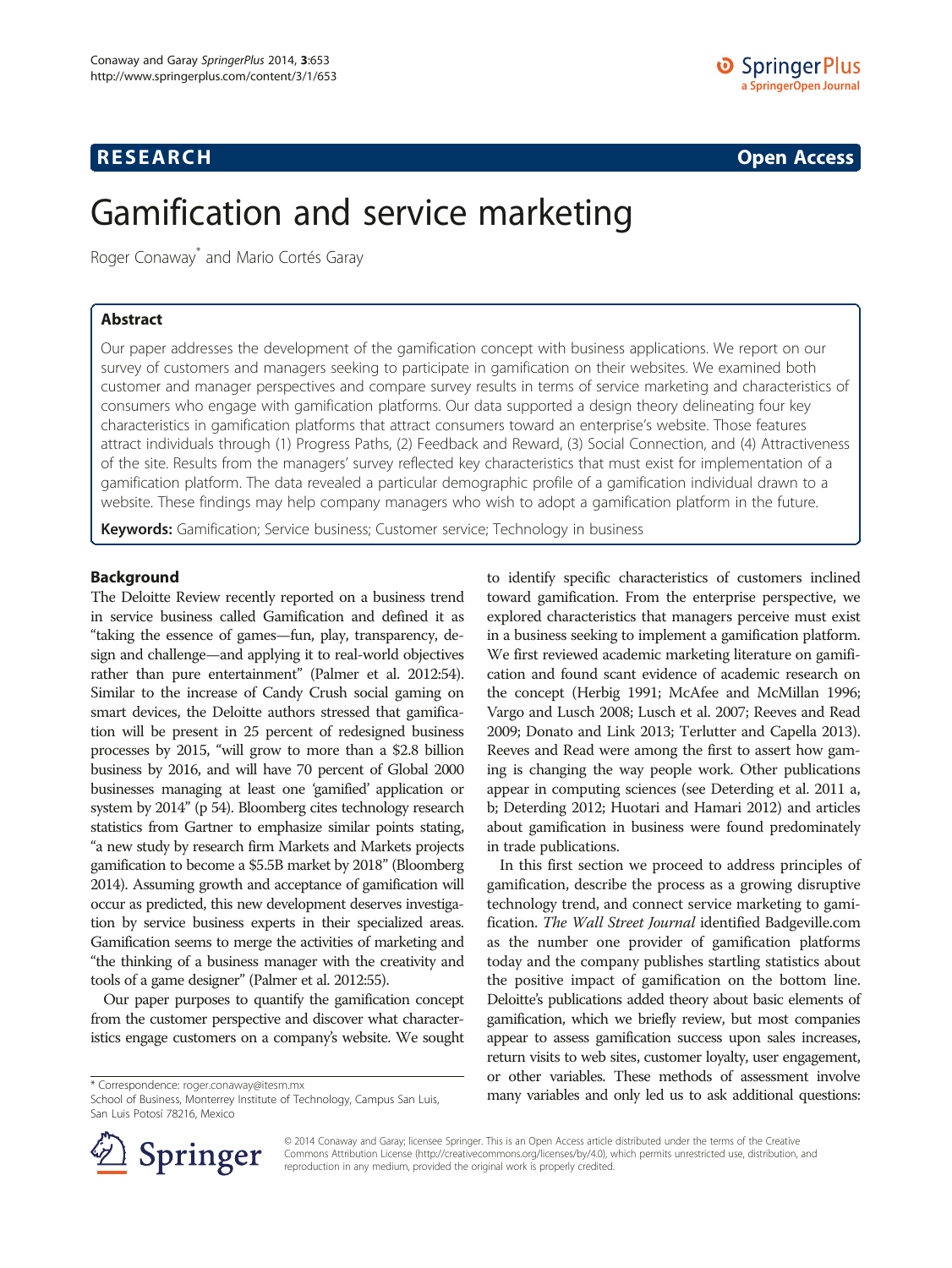What characteristics attract consumers toward an enterprise's website with a gamification platform? Do managers perceive certain basic elements should exist in their companies before gamification can be a success? What implications can be drawn about assessment from a customer perspective of gamification through a survey instrument?

Several reasons exist why answers to these questions are important. First, gamification has become a strategic imperative for leadership in numerous businesses and they seek answers to these questions. Second, businesses gain competitive advantage when adapting to customers and employees in this new digital age. Finally, profit margins may be positively affected by gamification through growth in customer loyalty, sales increases, and increased visits to web sites. Practitioners project incorporation of gamification technology at the highest levels of the enterprise. Gabe Zichermann, CEO of Gamification Co., asserted that gamification must occur at the level of strategic imperative for organizations. He believes the concept "has become a buzzword, for sure, but many enterprises have just scratched the surface of its potential. Over the next year, gamification is likely to morph from a tactical concept to a strategic imperative" (Zichermann [2013](#page-10-0)). In fact, he promotes in his new book how companies must recruit and retain talent from the 'gamer' generation and beyond (Zichermann and Linder [2013](#page-10-0)). Palmer [\(2013\)](#page-10-0) adds evidence by stating "over the past year or so, gamification has become a central part of almost every enterprise business package". Indeed, practitioners and academics alike must work together with the new 'Digital Natives' (original term by Marc Prensky [2001\)](#page-10-0) who enter the workplace or classroom with mobile devices in hand.

# Marketing perspectives

The marketing literature reveals negligible evidence of academic research on gamification (see Herbig [1991;](#page-10-0) McAfee and McMillan [1996](#page-10-0); Vargo and Lusch [2008](#page-10-0); Lusch et al. [2007;](#page-10-0) Donato and Link [2013;](#page-10-0) Terlutter and Capella [2013](#page-10-0)). In this section we review existing published literature in marketing and extend our review to the information interfaces literature. Finally, we conclude with a review of trade publications and newsletters that address gamification. Initial research on gaming appeared to combine game studies with social sciences that had few business applications. Most research related to educational contexts, social networking, and commercial gaming. Terlutter and Capella ([2013\)](#page-10-0) reported on gamification in advertising and analyzed research directions of In-game Advertising (IGA), Advergames and Advertising in Social Network Games. Although the term "Gamification" appeared in the title of their article, the term did not reappear elsewhere and the authors did not address gamification concepts as defined in this current paper. Advergames was described as gaming "specifically designed and created to promote a brand, product, service,

or idea" (Terlutter and Capella [2013:](#page-10-0)96). Their analysis did not include marketing concepts or service marketing connections. They concluded that researchers should add a category of research on advertising in digital games and encourage more research on advertising in social network games.

In early marketing literature on gaming theory, Herbig ([1991\)](#page-10-0) provided a comprehensive overview of game theory and asserted that gaming delivered a useful and appropriate tool to define and explain marketing problems. McAfee and McMillan [\(1996](#page-10-0)) addressed business competition and game theory and concluded that gaming could be valuable to marketing. They suggested several ways to prove value: motivating a sales force with the design of new selling methods, providing a supplement to the traditional survey approach for assessing the value of new products and new product design, and providing insights into subcontracting and purchasing methods, such as overcoming the disadvantages of sole-source negotiation when competition is possible.

Huotari and Hamari [\(2012](#page-10-0)) examined service marketing and gamification in terms of enhancing value in customer service. They defined gamification as "a process of enhancing a service with affordances for gameful experiences in order to support user's overall value creation" (Huotari and Hamari [2012](#page-10-0):22). We adopt this approach and agree with Huotari and Hamari on how this definition anchors gamification into existing service marketing concepts such as service packaging, value in use, and service systems. Huotari and Hamari ([2012\)](#page-10-0) attribute, for example, the success of mobile services such as Foursquare to gamification. They define it as a form of service packaging where a core service is enhanced by a rules-based service system that provides feedback and interaction mechanisms to the user with an aim to facilitate and support the users' overall value creation.

The American Marketing Association introduces gamification as "the process of applying the psychological and sociological factors that drive intense game play to consumer measurement" (Donato and Link [2013](#page-10-0):40). The authors suggested four broad guidelines for those implementing gamification when reporting on a pilot study measuring consumer behavior and attitudes of those viewing television on smart phones: "(1) game mechanics should drive competition and reward achievement, (2) techniques work differently across populations, (3) gamification appears to work better with a long-term panel survey than a one-time survey, and (4) techniques should motivate consumers to achieve the measurement tasks but not to drive or change the behavior or attitudes that are being measured. We have incorporated these guidelines in our study except for the long-term panel survey. We assume differences across populations and cultures respond more favorably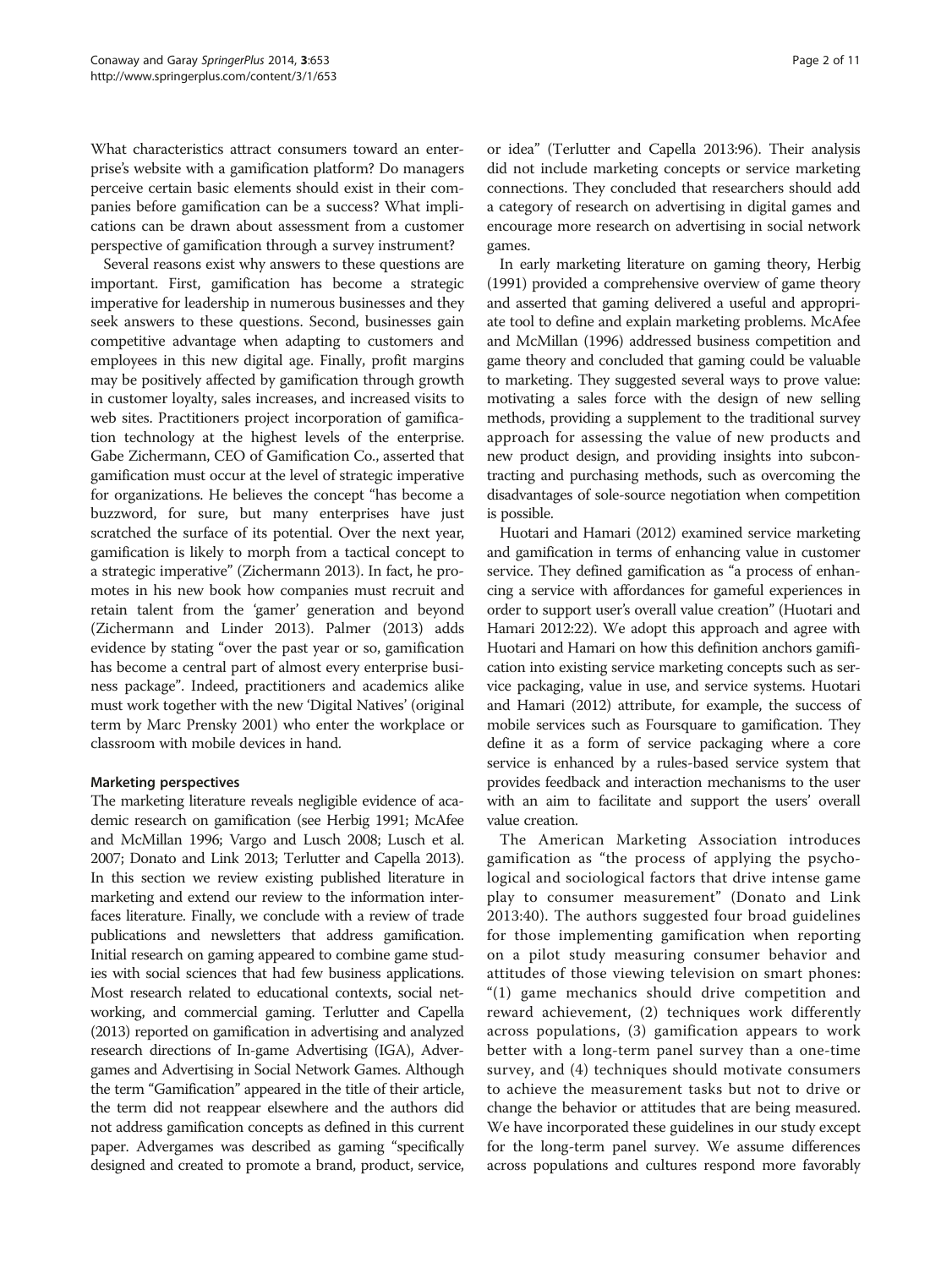to gaming techniques than older adults (Terlutter and Capella [2013](#page-10-0); Donato and Link [2013\)](#page-10-0).

From an Information Interfaces perspective, Deterding et al. [\(2011a](#page-10-0)) believe the term "gamification" originated in 2008 in the digital media industry and became widespread in 2010. They define gamification as "the use of game design elements in non-game contexts" (p 10) and demarcate the concept from playfulness, playful interaction, or design for playfulness, instead referring to a complex of terms as gamefulness, gameful interaction, and gameful design. Thus, business applications may prefer to frame gamification in terms of gameful interaction rather than playful interaction. Goehle ([2013](#page-10-0)) distinguishes gamification from video games in the educational context and Cohen [\(2011](#page-10-0)) argues that online social games may soon replace textbooks in schools. These education trends may prepare employers to incorporate gamification processes in their business processes.

Finally, a search of trade publications and newsletters, including advertising, finance, computer technology, entrepreneurship, and banking, reveal hundreds of short articles, most of which were published from 2011 to 2013. Many of these publications report positive results in revenue growth after the adoption of gamification software in the enterprise. Port [\(2013](#page-10-0)), for instance, wrote how Conductor, a New York City-based technology company, had demonstrated a track record of 6,700 percent revenue growth between 2009 and 2012. The challenge was to continue the incredible momentum. The company reported "record revenue growth for the first half of 2013 and a 126 percent annualized increase in sales" after incorporating gamification software and implementing it via the Salesforce.com CRM platform (Port [2013](#page-10-0)). These types of stories proliferate throughout the trade literature.

In summary, we agree with a caution that "we're really missing out on some of the elements that make real games compelling when we just boil it down to the leaderboard and achievement levels and badges. If you don't have the fun factor in there, I'm not sure it really qualifies as a game" Technological Horizons in Education Journal Magazine ([2013\)](#page-10-0):33). Thus, we included a questionnaire item addressing "having fun" while on a business website. Gaming also may refer to digital games that have learning objectives. Gamification is digital and will involve points or tokens, badges, levels, rewards, or competition, the same characteristics as gaming, and gamification must also involve fun for the consumer. Gamification differs primarily from gaming in that it involves the customer service experience end-to-end while engaging on a company's website. Consumer loyalty develops via psychology and game design to change consumer behavior in favor of company objectives. However, if gamification platforms lack novelty and creativity or unexpected twists and difficulty choices for the consumer, they may not endure over the years. They may prove to lose consumers' interest over

time. With gamification, consumers benefit by engaging among themselves about products and services and receive rewards.

The implementation of gamification platforms in business appears to be gaining acceptance as investments in the software programs show high return on investment and greater customer engagement and monetary results. Before briefly discussing service marketing with gamification, one other important distinction must be introduced. The applications of gamification platforms seem to be developing in two different directions. First, numerous organizations are using gamification techniques internally to motivate employees in their performance. Gamification engages and encourages employees to earn vacations and rewards and compete with other employees and is used primarily used with sales personnel. Second, gamification techniques are used externally with customers. Our study focuses on the external dimension of new and returning customers. Before we introduce definitions of gamification and define the concept, we address the context of service marketing.

# Service marketing

We assume gamification is closed connected with service marketing. In this section we build on our review of marketing and information interfaces literature to address service marketing. Broadly, service marketing is defined as those "deeds, processes and performances" that a person or entity provides to another person or entity (Zeithaml et al. [2008\)](#page-10-0). While we agree with this definition, we also acknowledge that the history of business service has evolved to consider all economic activities whose result is not a physical product. Service marketing provides added value in forms that are essentially intangible from that of its first purchaser, and we make a clear reference to gamification and its intangible properties. Four major distinctions between tangible goods and services can be identified and apply to our current study. We assume services are considered intangible because (1) they cannot be inventoried, (2) they cannot be patented or easily displayed, (3) they cannot be communicated easily, and (4) pricing of services is complicated. Services may also be described as "heterogeneous", implying that service delivery and customer satisfaction depend on the actions of the employee and the customer. Customers do not buy gamification; it becomes vehicle for the customer to engage with the company.

Thus, the quality of service of gamification depends on uncontrollable factors. There is no accurate prediction that the service delivered corresponds to what was planned and promoted. Another heterogeneous factor assumes the production and consumption of service is simultaneous. Customers participate in and affect the transaction, drawn in through the gamification platform, interacting with each other. Employees also affect the outcome of the service and adaptation of the company. Decentralization must be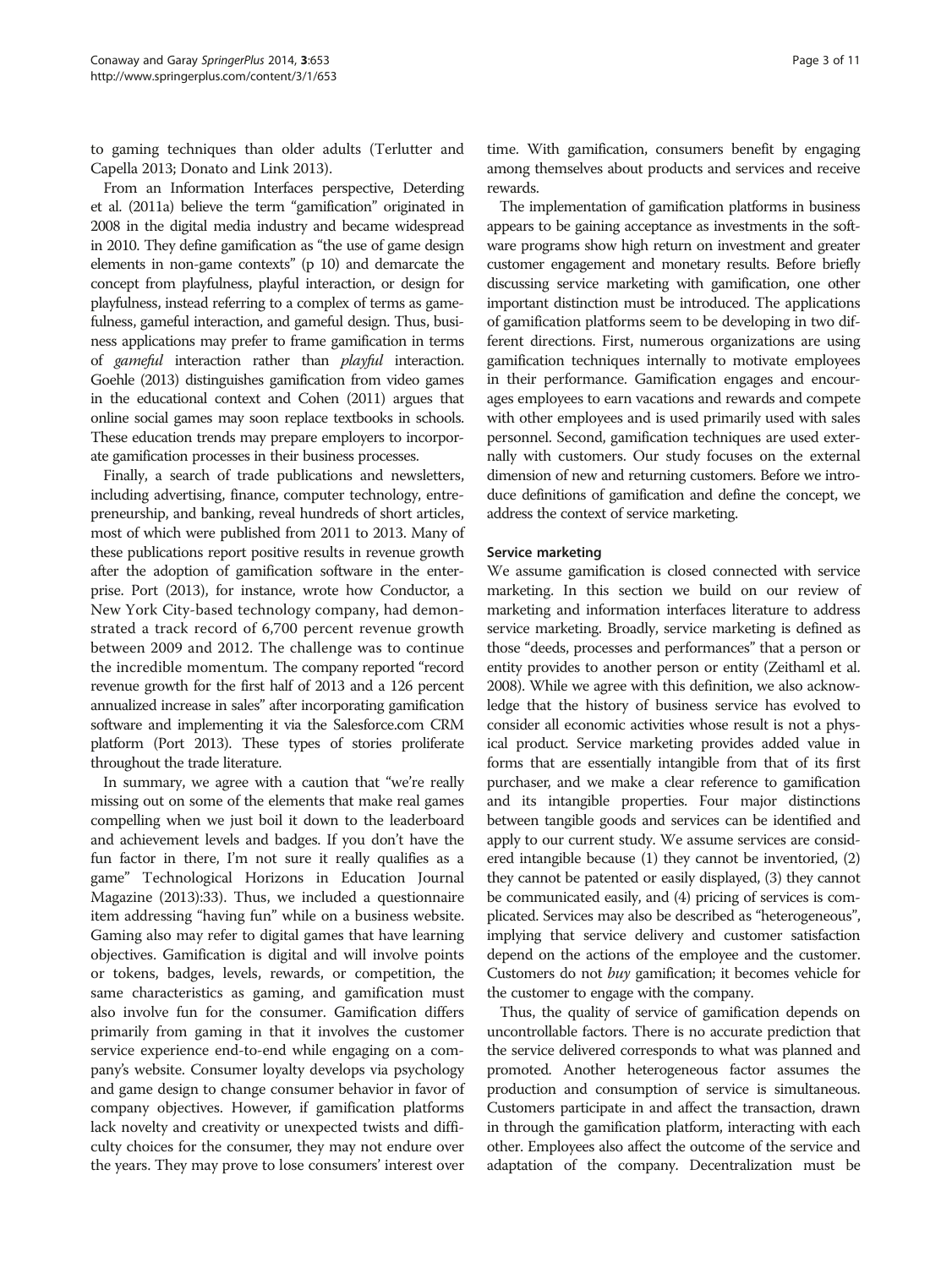essential and there is no mass production. Gamification services have a perishable nature as it is difficult to synchronize supply and demand services because they cannot be returned or resold.

We make one other point about measurement of gamification services. Gamification platforms and services have high levels of expertise and credibility properties, which make them difficult to evaluate particularly before purchase. Normally, the consumer faces three stages in the process of acquiring services. First, consumers recognize their need through information they have received about the company or product. They search for information and evaluate alternatives before the purchase or engagement. Next, the consumer experiences the service. Finally, the consumer evaluates the service after it has been experienced. One goal of gamification is to draw the customer through these three phases and provide an enjoyable experience. These steps require the provider of the service to reflect on the consumer because their active involvement when seeking the service must be considered in each stage. The end result will mean having customers who are willing and delighted to commend the service to others and who become loyal to the service.

Thus, customers interact with employees and often people outside the service environment to produce the final service. We consider gamification a vehicle that engages consumers in the service marketing process. This view is consistent with Vargo and Lusch ([2008](#page-10-0)); Lusch et al. ([2007](#page-10-0)) that participatory customers, embracing the service dominant logic of marketing, promote the idea they are always co-producers of value. Effective participation of customers may increase the likelihood that their needs are met and that the benefits they seek to achieve, in services like health care, education, weight loss, and others, depend on their engagement. Gamification will play an essential role in their participation. Thus, unless customers perform their functions in service marketing effectively, the enterprise cannot get the desired service result. With this characterization of service marketing in mind, we transition to a section on principles of gamification. The following section examines definitions, processes, and elements of gamification.

# Principles of gamification

Various definitions of the gamification concept have been offered by practitioners and published academic literature (Herbig [1991;](#page-10-0) McAfee and McMillan [1996;](#page-10-0) Vargo and Lusch [2008;](#page-10-0) Lusch et al. [2007;](#page-10-0) Reeves and Read [2009](#page-10-0); Donato and Link [2013](#page-10-0); Terlutter and Capella [2013\)](#page-10-0). The business advisor for JD Supra Buzz offered a glossary of terms and defined the term as "a business strategy which applies game design techniques to non-game experiences to drive user behavior" (Pierce [2014](#page-10-0)). The Wall Street Journal described top disruptive technology trends in 2014 (Burris [2014](#page-10-0)) and described gamification as "a fastmoving hard trend of using advanced simulations and skill-based learning systems that are self-diagnostic, interactive, game-like and competitive–all focused on giving the user an immersive experience." Badgeville, a Redwood California-based company established in 2010 and identified as the number one provider of gamification platforms today, defined gamification as "a proven business discipline that takes the techniques that make games engaging, fun, and compelling, and applies them to technology investments" (Badgeville Vimeo Video [2014](#page-10-0)).

Furthermore, Badgeville creates platforms for Global 2000 businesses and provides gamification software for such enterprises as Philips Electronics, Kendall Jackson Winery, American Express, Citrix, Bell Media, and Ask.com. The company characterizes gamification as a behavior platform for community engagement (Badgeville [2014](#page-9-0)). Significant statistics emerge about the positive effect of gamification software on interaction with customers. Badgeville states that 54 percent of customers are inactive in loyalty programs and 69 percent do not use a company's online communities (Badgeville White Paper [2012\)](#page-10-0). Furthermore, "on average, web-based communities never see more than a 30 percent login rate, while content served up on Facebook reaches only 16 percent of users (many of whom never click on it)" (Badgeville Marketing Campaigns [2014](#page-9-0)). Interestingly, the company demonstrates that implementation of gamification increases a daily return rate by 33 percent, improves retention by 50 percent, and increases customer advocates by four times (Badgeville Social Loyalty [2014\)](#page-10-0). In summary, these definitions and statistics seem to indicate why gamification platforms are predicted to increase significantly in redesigned business processes and gain presence in Global 2000 businesses. Next, we turn to the gamification process itself and examine several elements that are involved.

# Processes of gamification

Gamification differs from educational learning games and online gaming so prominent today because such activities are unrelated to business organizations and entities serving stakeholders. The gamification process differs from sales promotion programs in marketing that are designed to create brand loyalty with customers. Such frequency or continuity programs focus on customer behavior. Instead, gamification involves the total customer experience, including inward experiences and motivations that are integrated throughout the service marketing process. We offer three illustrations of companies that have incorporated gamification: Starbucks, Allied International Credit, and Samsung.

First, Starbucks illustrates gamification in service marketing with a program called My Starbucks Rewards (Rewards. starbucks.mx [2013](#page-10-0)). Gamification begins when customers receive a personal Starbucks card at no cost, once they have registered their personal data online. Afterwards, they can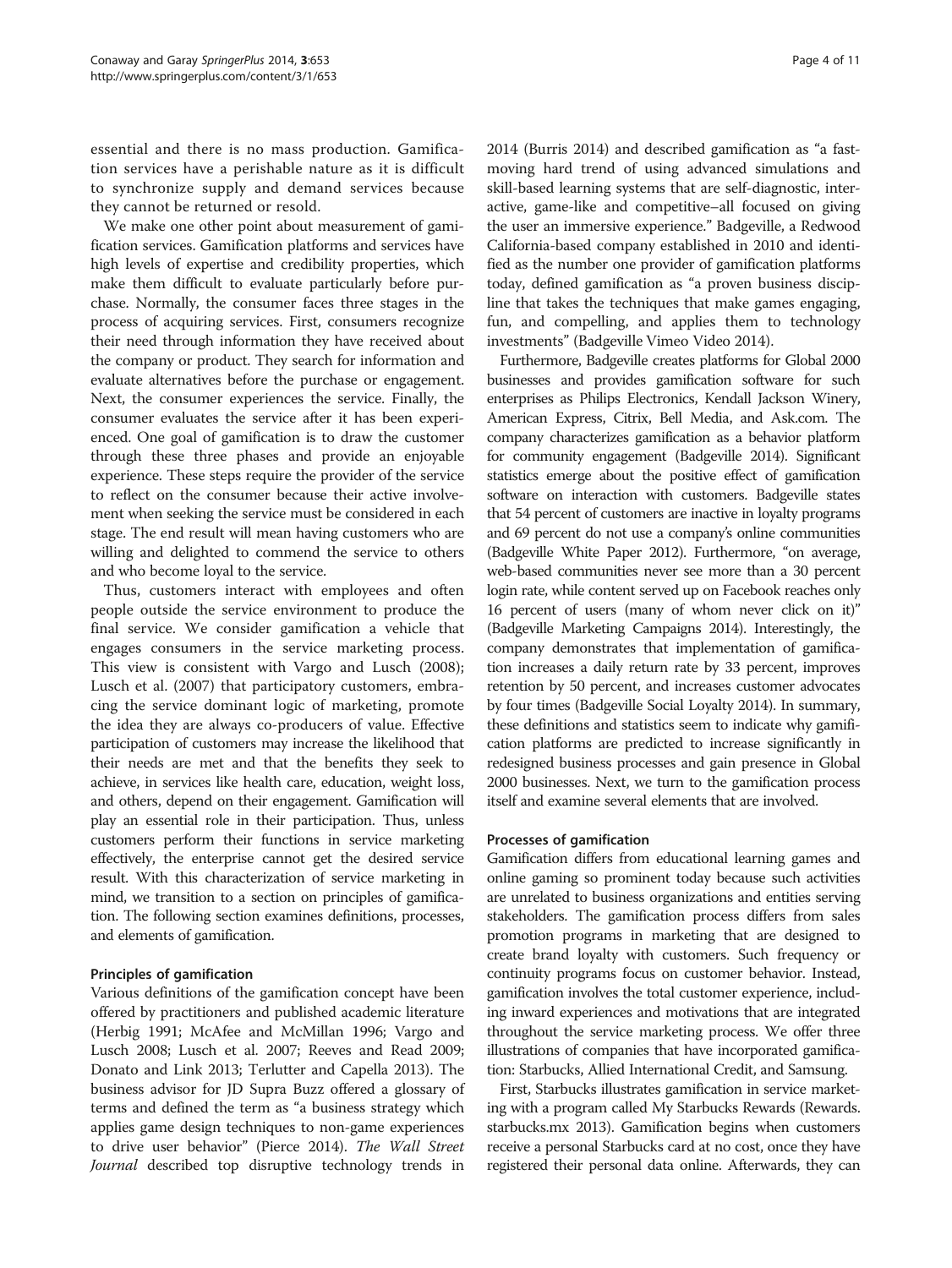recharge the card for about US\$4.00 which allows them to automatically move to the Welcome Level. At this level, they will receive a free welcome drink on their next visit plus another drink on their birthday. Once customers have used the card five times, they receive five stars and move from the Welcome Level to the Green Level. After the customers have earned 30 Stars in 12 months (25 additional Stars after starting the Green Level), they qualify for the Gold Level.

Starbucks has increased customer engagement, developed stronger customer loyalty, and increased sales as a result of My Starbucks Rewards. Gamification directs customers toward greater motivation and "to move to the next level". The gaming process creates participation in the process itself and the game mentality begins. Customers may track their "stars" online by logging into their account. The exchange of any free drink or redemption, such as syrup or free milk, does not advance the stars program, but the gamification condition exists in that the service in the store has to be evident to invite costumers to go forward in obtaining stars and to go to the next level.

A second example illustrates gamification in financial services. King [\(2013](#page-10-0)) relates how a collections agency, Allied International Credit, a unit of Allied Global Holdings Inc. based in Newmarket, Ontario, motivates its customer service reps by using gamification. The company allows employees to earn points and prizes for routine job tasks through gamification. King explains how approximately 100 agents at Allied International "accrue points and badges and they can see where they stand relative to other call center workers. Sometimes, the feedback is just a fun badge when they call a new city for the first time. There is a maximum of 5,000 points that can be earned each day and a number of different prizes" (King [2013\)](#page-10-0). Moreover, employees can win \$5 coffee cards, time off on the Friday before a holiday weekend, dinner with the CEO, or golf with an executive vice president. Gamification helps motivate new employees who on average last only six months at the collection agency and help make collections more interesting for the more experienced employees.

One final example illustrates the gamification process at Samsung.com. Badgeville provided the technology platform for Samsung, an engagement program called Samsung Nation, a program which rewards behaviors that require customer time and attention. Samsung, for example, created user-generated content by providing the following gamification strategy (adapted from Badgeville White Paper [2012](#page-10-0)):

500 pts Register Samsung products 300 pts Provide answers in Q&A 300 pts Submit comments and reviews 200 pts Watch videos 200 pts Facebook "likes"

100 pts Share on Twitter 100 pts Provide questions in Q&A

Not all Samsung customer behaviors are treated equally. According to the company's website, providing an answer in the O&A is worth more than merely *asking* the question. The idea of points and rewards is to increase customer engagement and provide rewards for their behaviors.

# Elements of gamification

Palmer et al. [\(2012\)](#page-10-0) have distilled game-mechanics principles, behavioral economic theories, and current user experience design thinking into four gamification elements. They describe the elements and tools of the gamification process in the Figure [1](#page-5-0) (adapted from Palmer et al. [2012:](#page-10-0)56).

- 1. The first element, Progress Paths, is identified as "the use of challenges and evolving narratives to increase task completion" (Palmer et al. [2012](#page-10-0):56). Typically, gamification begins with an easy task and then progresses to more complex challenges over time. A novice is rewarded and more advanced users stay engaged in the process. Thus, the progress path becomes more complex as the user progresses.
- 2. The second element, Feedback and Reward, are defined as "the use of rapid indications of success through virtual and monetary rewards" (Palmer et al. [2012:](#page-10-0)56). Gamification typically rewards participants instantly, using traditional monetary rewards, but other use delayed gratification depending on the path the customer takes. Some customers desire to have a level of power, leadership or responsibility as they progress.
- 3. The third element, Social Connection, leverages a customer's social networks to create competition and provide support. Many gamification programs provide instant access to friends and social connections, serving as a key element of the attraction to gamification.
- 4. The fourth element, Interface and User Experience, must be attractive to users in terms of video game graphics and web page design. For small and medium enterprises, such sophisticated design requirements can pose a challenge for an organization with limited staff.

# Applications in service marketing

Many of these elements can be identified in gamification platforms. Although loyalty programs also are consumer oriented, loyalty differs from gamification because of its narrow focus on behavioral rewards. Typically, a loyalty program rewards customers who make frequent purchases with privileged access to various company services. These privileges may include discounts, special services, coupons,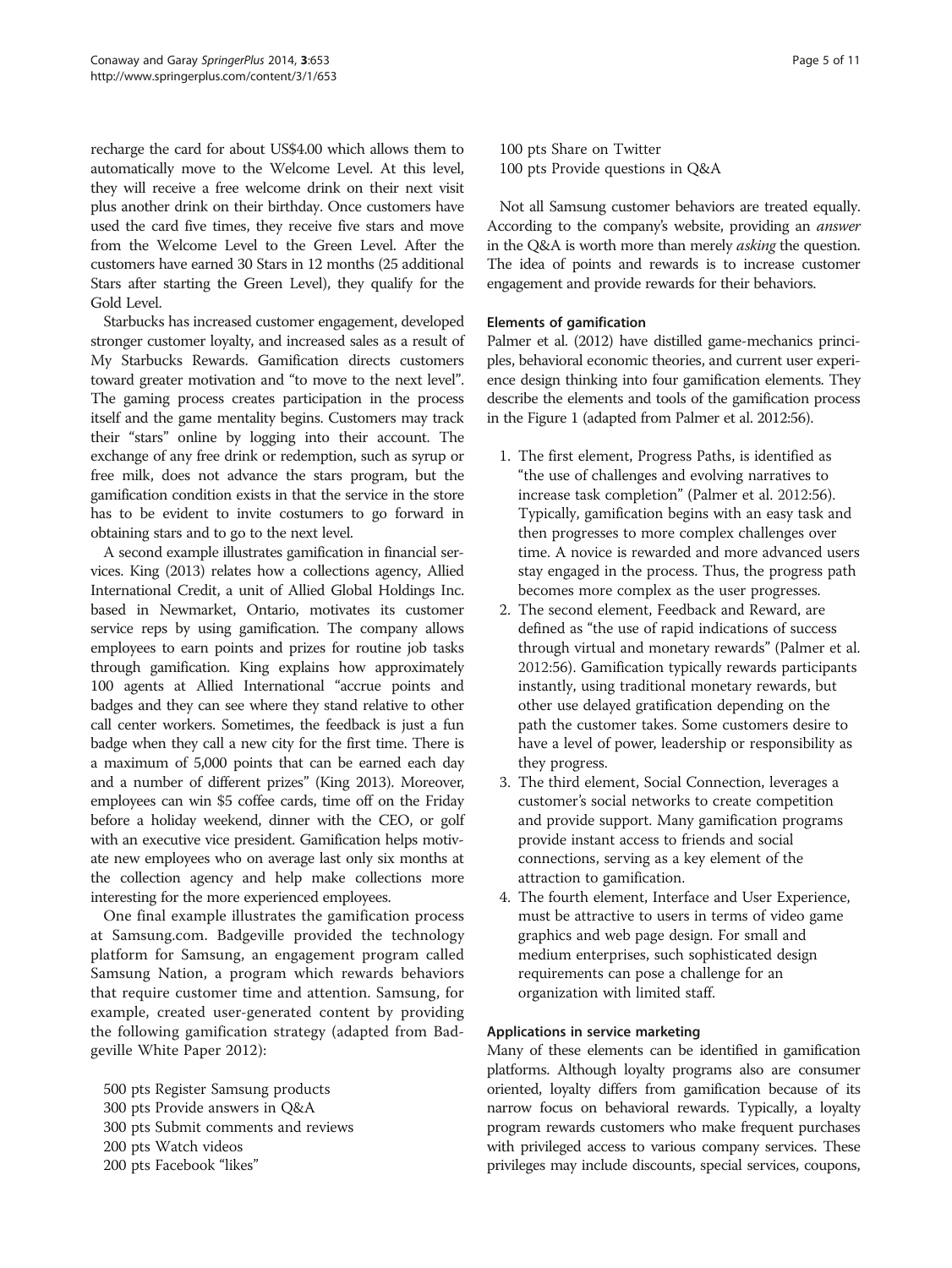<span id="page-5-0"></span>

or free products, but they benefit the company by giving intense marketing information about the customer. In contrast, gamification involves the entire process of service marketing and emphasizes inward motivation through different levels. The Wall Street Journal pointed to how "Gamification isn't just about scoring points—it allows for new ways of imagining, designing, and implementing solutions. As business becomes increasingly social, more opportunities are arising to augment performance and promote strategic objectives by embedding gaming mechanics into traditional processes" (Palmer and Hugo [2013](#page-10-0)).

We assume that elements 1 and 2 mean gamification behavior differs across demographics. Depending on the age of the participant, we must take into account the engagement techniques of frequent consumers. They obtain more from the firm and recognize in their environment how companies have to improve their marketing service for them to draw them in.

# Research questions

Gamification appears to be an accelerating technology trend in business service that incorporates gaming appeals to the new "digital native" generation. The billion dollar industry is growing at a rapid rate and academic marketing research has not kept pace. We proposed these research questions for our investigation of the gamification concept within the Latin American and the U.S. market:

RQ1: What characteristics attract consumers toward an enterprise's website that seeks to engage them online? RQ2: What implications can be drawn about assessment of gamification from a customer perspective?

RQ3: What important characteristics do Latin American managers perceive to exist to incorporate gamification techniques in their enterprises?

# Method and results **Participants**

Two populations of data were selected for our customer survey and we obtained a sample of respondents  $(N = 189)$ . The first population were registered users of Amazon's Mechanical Turk (MTurk) web service that makes available approximately 500,000 participants from 190 countries. According to Buhrmester et al. ([2011\)](#page-10-0), MTurk is a new source of high-quality, inexpensive data. They found "MTurk participants are slightly more demographically diverse than are standard Internet samples and are significantly more diverse than typical American college samples" (p 4). A convenience sample of respondents, who voluntarily and anonymously completed the questionnaire  $(N = 130)$ , was obtained in June 2014. Individuals who chose to participate in the study received after survey completion a small monetary award, which was deposited into their MTurk account. This survey was posted in English. A second convenience sample of customer respondents  $(N = 59)$  was taken from our university campus student population during May 2014. The customer survey was posted online in Spanish for university student and professor access through a link on our School of Business Facebook page. An announcement was posted for professors and students asking them voluntarily and anonymously to participate in the study. The questions and scaling for both the MTurk survey and the Facebook survey were identical, differing only in language translation.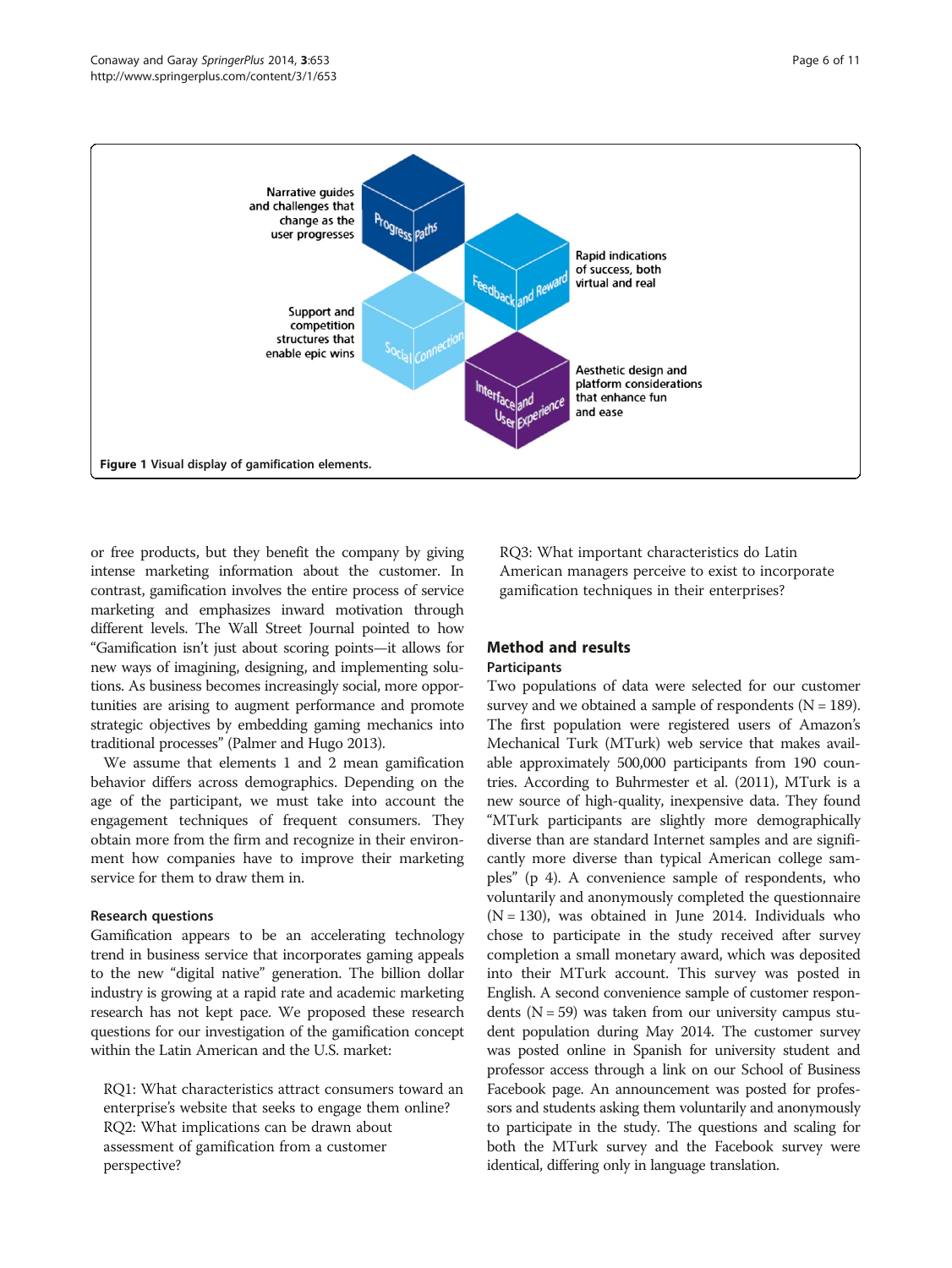#### Survey development

Typically, assessment of gamification activities is based upon growth in sales revenue, retention of customers, or increased return of customers on company website. These particular variables are no doubt important to businesses, but each variable can depend on multiple factors. Sales revenue increases, for instance, may be based on product pricing or customer preferences rather than gamification. To date no published instruments or surveys appear in the indexed scientific literature that addresses or quantifies gamification. As a result, our study involved the development of a 20-item questionnaire measure that targeted customer engagement on company websites. Reliability tests on the combined samples of the customer survey revealed Cronbach's α = .913.

Items first were pilot tested with young entrepreneurs associated with our university and who used a gamification platform on their websites. The 20-item questionnaire (see Additional file [1](#page-9-0)) asked respondents to consider their LAST experience with a business where they received a special promotion, a discount, or used a membership card to obtain a service at the business, and to write the name. The next three items assessed how often the respondent visited the company website, length of time as a customer, and how many times a month the respondent visited the web site. Following items addressed gamification-related topics, such as the experience of having "fun" while visiting the website, the presence of a special "feeling" toward the company while spending money, and obtaining additional benefits with purchases.

A second separate survey (Additional file [2\)](#page-9-0) was developed to assess management perspectives related to gamification and the degree to which these managers believed they met consumer needs and delivered benefits. The 22-item instrument contained 19 items related to perspectives about loyalty of customers, resources available for implementation of new technologies, website attractiveness, and customer engagement. The analysis included questions  $1-16$ , which used Likert-type scaling of  $1 =$  strongly agree to  $5 =$  strongly disagree. The survey items were developed from company publications about gamification available through website searches. Three demographic questions appeared at the end and addressed gender, age, and level of education. Managerial data were gathered  $(N = 15)$  through a paper survey distributed at a managers' meeting of a local restaurant group in April 2014. Reliability tests revealed Cronbach's  $\alpha$  = .521.

# Results and discussion

# Customer survey independent samples T-Test

An independent samples T-test (SPSS 2014) was conducted on the MTurk and online Spanish samples on the three demographic variables of age, gender and level of education. Age and gender variables revealed significant differences in the two samples, while level-of-education was not significant (Table 1).

Further examination of these variables is displayed in Table [2](#page-7-0). Different levels of demographic variables shows 100% of the participants in the MTurk survey were 24 years old or less, while approximately half of the Spanish survey participants were around 24 years old. Comparisons of gender in the MTurk survey approximated the percentages reported by Buhrmester et al. [\(2011](#page-10-0)). The gender percentages in the Spanish survey reflected two-thirds female and one-third male. Although the independent samples  $t$ resulted in sig < .172, examination of Table [2](#page-7-0) shows MTurk participants with much less education than Spanish survey university participants. Thus, a profile of the average gamification participant seems to be female, around 24 years of age, and having at least a pre-university education. Note the frequencies in Table [2](#page-7-0) adding to less than the sample amount were missing cases.

#### Factor analysis

To identify possible underlying dimensions in the customer survey, factor analysis was conducted on the combined customer data sets  $(N = 189)$ . Principal components extraction with Varimax rotation resulted in two components or factors emerging with an eigenvalue >1 and accounting for 61 percent of the variance. The analysis included questions 5–17, which used Likert-type scaling of  $1 =$  strongly agree to  $5 =$  strongly disagree. Thus, a total of 13 questions were analyzed, surpassing the 5:1 ratio of cases to variables requirement in a principal components analysis.

We named the first dimension, Relationship and Reward, based on four questions loading above 0.75 and explaining 49.1% of the variance. Dimension two, which explained 11.8% of the variance, was named Competition and Motivation and contained four questions that loaded above 0.75. Table [3](#page-7-0) reflects the eight key questions and their significant loadings.

Our factor analysis revealed that business relationship, rewards, competition, and fun were fundamental driving dimensions in gamification. Interestingly, respondents did not indicate receiving different treatment (Q7), obtaining more benefits when spending money (Q8), receiving different treatment in that business with a card (Q9), feeling something special (Q10), and spending more money to

Table 1 Independent samples T-Test

| Demographic items                       | <b>Results</b> |        |       |  |
|-----------------------------------------|----------------|--------|-------|--|
| Levene's test for equality of variances | F              | Sia.   |       |  |
| Q18 age                                 | 36118          | < 0.00 | 10329 |  |
| Q19 gender                              | 13606          | < 0.00 | 17507 |  |
| Q20 level of education                  | 1885           | < 172  | 9685  |  |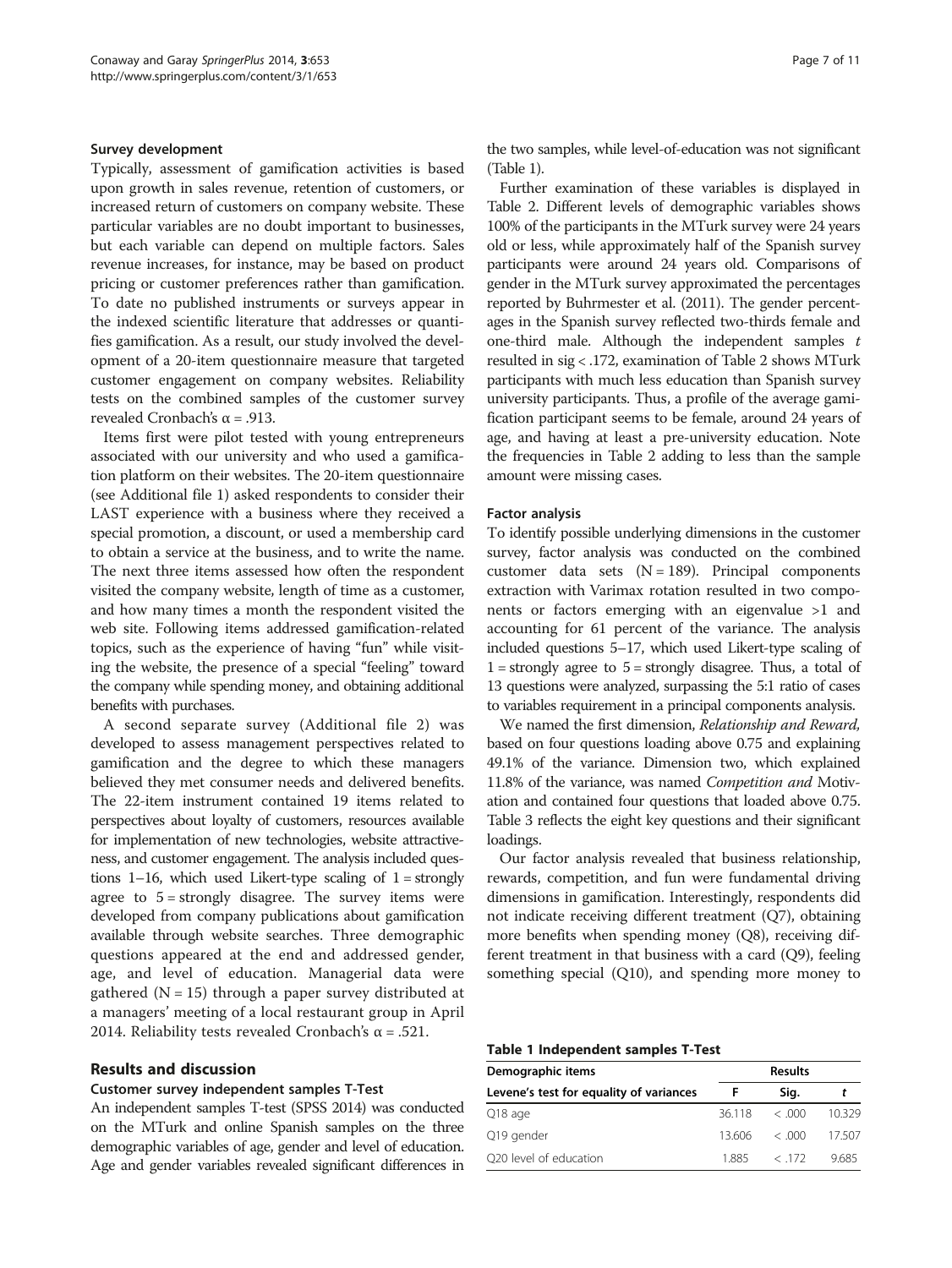<span id="page-7-0"></span>

| Gender                         |              | <b>MTurk</b> | Spanish        |         |  |
|--------------------------------|--------------|--------------|----------------|---------|--|
|                                | Freq.        | $\%$         | Freq.          | $\%$    |  |
| Female                         | 69           | 58.5         | 16             | 28.1    |  |
| Male                           | 49           | 41.5         | 41             | 71.9    |  |
| Totals                         | 118          | 100%         | 59             | 100%    |  |
| Age                            | <b>MTurk</b> |              |                | Spanish |  |
|                                | Freg.        | %            | Freg.          | %       |  |
| Under 20 years                 | 48           | 41.4         | 3              | 5.2     |  |
| $20 - 24$                      | 68           | 58.6         | 24             | 41.4    |  |
| $25 - 35$                      |              |              | 19             | 32.8    |  |
| $36 - 49$                      |              |              | 7              | 12.1    |  |
| 50 and over                    |              |              | 5              | 8.6     |  |
| Totals                         | 116          | 100%         | 58             | 100%    |  |
| <b>Level of education</b>      | <b>MTurk</b> |              | Spanish        |         |  |
|                                | Freq.        | $\%$         | Freq.          | %       |  |
| Less than high school          | 19           | 16.4         | 1              | 1.7     |  |
| High school graduate           | 50           | 43.1         | $\overline{2}$ | 3.4     |  |
| Technical school graduate      | 22           | 19.0         | $\overline{2}$ | 3.4     |  |
| Some university or college     | 12           | 10.3         | 23             | 39      |  |
| University or college graduate | 6            | 5.6          | 15             | 25.4    |  |
| Advanced degree                | 6            | 5.6          | 16             | 27.1    |  |
| <b>Totals</b>                  | 115          | 100%         | 59             | 100%    |  |

receive excellent treatment (Q11) were important factors. We initially assumed that "special feelings" and "moving to higher levels" would emerge as key dimensions of gamification. Moreover, the final two questions, "I enjoy sharing my activities with my friends on social media" (Q16) and "The benefits that are offered are easy to understand" (Q17), did not emerge as significant items in the analysis. Although Q16 "sharing of activities" loaded at .500, we initially assumed respondents would indicate sharing on social media of stronger importance.

|  |  |  |  |  | Table 3 Dimensions of customer gamification |
|--|--|--|--|--|---------------------------------------------|
|--|--|--|--|--|---------------------------------------------|

# Crosstabs

Results from frequency analysis of visits to business (Q2); length of time as a customer (Q3); and number of days, weeks, or months using the company website, brought out key patterns of gamification. Over half of the respondents visited their business once a week or more (34%) or once every two or three weeks (20.9%). Another one-fourth indicated once a month. When asked how long the respondent had been a customer of the business, almost two-thirds (63.1%) indicated one year or more. Finally, when asked how many times a month they accessed the company website, 11.2% indicated once a day, 18.7% two or three times a week, and 15% accessed the site once a week. Thus, 45% of the respondents could be considered frequent visitors to their business web site. We assume frequency of visits and engagement would be instrumental in the gamification process.

Cross tabulations were conducted with each question item and each demographic variable. Results showed the Gender was significant with Relationship with the Business (Q5) at Pearson's Chi-Square value 130.391, df 20, p < .000; Level of Education was significant with Relationship with the Business, value 67.020, df 24,  $p < .000$ ; and Age, value 63.190, df 16, p < .000. These results again emphasize the importance of business relationship with gamification. Other question items having significant Pearson's Chi-Square values (confidence level  $p < .05$ ) on all three demographic variables were: having membership and frequent customer cards (Q6), more money equals more benefits (Q8), sharing my activities with my friends on social media (Q16), and benefits are easy to understand (Q17).

# Manager survey results

Fifteen managers who were part of a large restaurant group in our city were surveyed for their perspectives on gamification in May 2014. They formed a leadership team of their businesses and had expressed interest in gamification platforms. The survey was administered by

| <b>Survey items</b>                                                                                     | Cronbach's $\alpha$ = .913 |       |  |
|---------------------------------------------------------------------------------------------------------|----------------------------|-------|--|
| Relationship and reward (first dimension)                                                               | Factor loadings            | Means |  |
| Q5 My relationship with that business is excellent                                                      | 0.860                      | 4.0   |  |
| Q6 I have a membership or frequent customer card or related membership.                                 | 0.885                      | 4.0   |  |
| Q7 I receive special treatment with my membership or frequent client card.                              | 0.804                      | 3.8   |  |
| Q8 The more money I spend in the business, the more benefits I obtain.                                  | 0.778                      | 3.9   |  |
| Competition and fun (second dimension)                                                                  |                            |       |  |
| Q12 The company's website attracts me because it gives me an opportunity to earn benefits.              | 0.721                      | 3.7   |  |
| Q13 The company's website allows me to move to higher levels of participation to receive more benefits. | 0.820                      | 3.7   |  |
| Q14 I like being the best among my friends with gaming activities.                                      | 0.738                      | 3.6   |  |
| Q15 I have fun when I spend time on the website.                                                        | 0.769                      | 3.7   |  |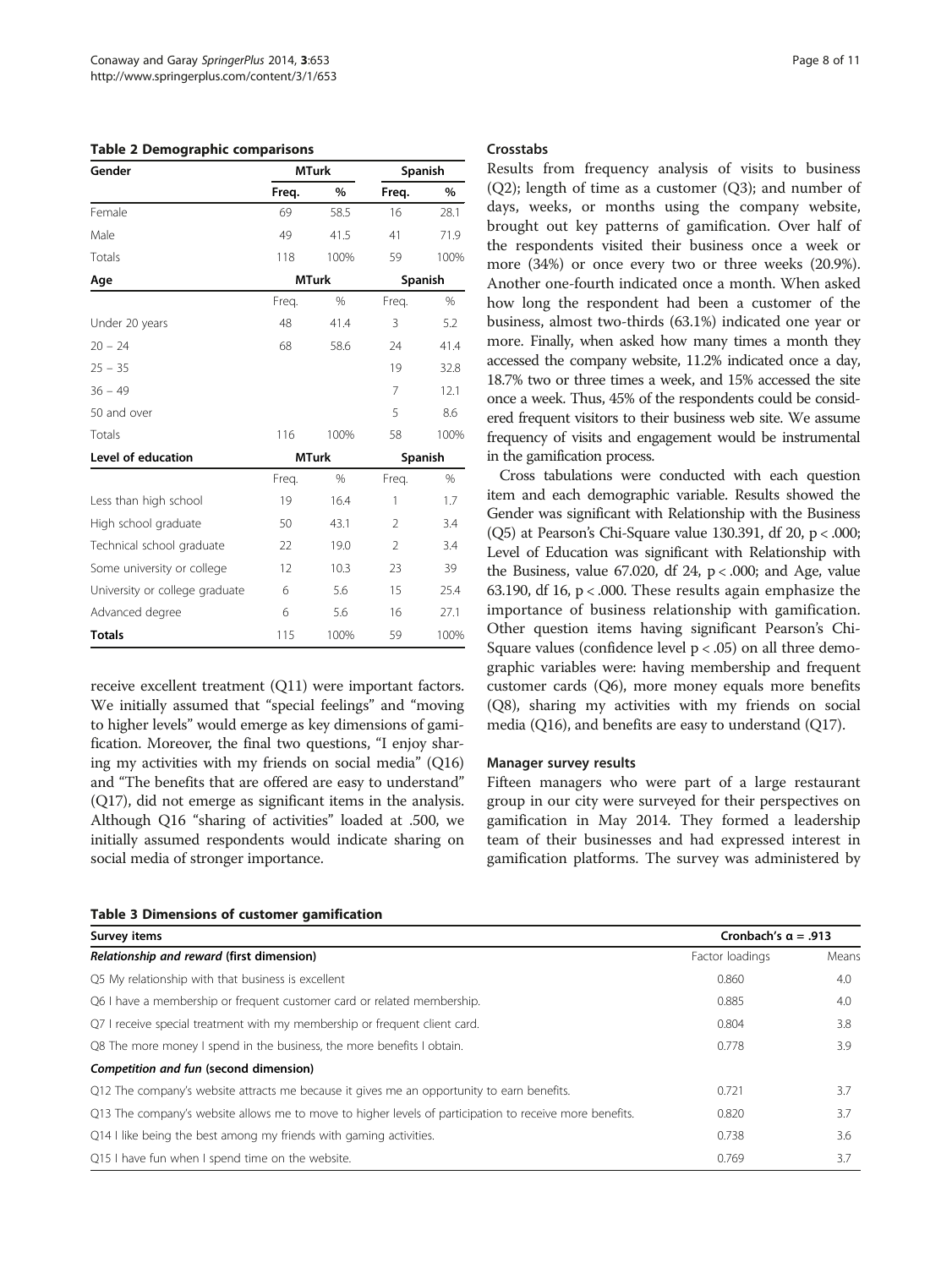paper during a monthly meeting and the group was given assurances of confidentiality of the data. Table 4 reflects means of each variable on the survey. Results revealed Q4, Q6, Q11 and Q14 had the highest means, implying customer satisfaction, customer loyalty, free time at work, and sufficient funding were most important factors if the company implemented a gamification platform.

Table [5](#page-9-0) reflects the demographics of the Latin American manager's sample. On average, the respondents appear to be middle aged, university educated, and predominately female. Over 86 percent indicated ages between 25 and 49 years old.

# Conclusions

Gamification appears to be an exploding business trend that will be a multi-billion dollar market 2018. It seems to be "a fast-moving hard trend" and platforms have been incorporated into business websites at a rapid pace, according to The Wall Street Journal. Various definitions of gamification have appeared in the trade and academic literature, but the simplest one seems to be "a business strategy which applies game design techniques to nongame experiences to drive user behavior" (Pierce, [2014](#page-10-0)). As discussed in the review of literature, Badgeville provides a definition focused on technologies as "a proven business discipline that takes the techniques that make games engaging, fun, and compelling, and applies them to technology investments". Each of these perspectives led us to include items in our questionnaire about fun, feeling, competitiveness, and rewards.

| Page 9 of 11 |  |  |
|--------------|--|--|
|              |  |  |

Our first research question addressed the topic of what characteristics attract consumers toward an enterprise's website and engage them online. Our findings revealed significant characteristics that attract and engage of customers. Data taken from two different customer populations revealed key items of the presence of strong business relationship, presence of rewards, increased competition, and having fun, characteristics which businesses may utilize when considered gamification software. Furthermore, Palmer et al. [\(2012](#page-10-0)) elements appeared to integrate well with these characteristics.

Our analysis produced an underlying dimension labeled Competition and Fun that combine the first and fourth elements of visual design, Progress Paths, which are challenges to increase task completion, and Attractiveness of the web site's interface and user experience, which must provide "aesthetic design and cross-platform integration considerations to enhance fun" (Palmer et al. [2012:](#page-10-0)57). Additionally, a second underlying dimension was revealed labeled Relationship and Reward. This dimension combined the second element, Feedback and Rewards, which is utilizing rapid indications of success, a necessity in the Prensky's ([2001](#page-10-0)) digital native generation, and the third element, Social Connections, although leveraging social networks with mobile phones or tablet devices to create competition and share the results did not emerge as significant as the other characteristics. These findings may enable company managers to effectively adopt a gamification platform for their particular enterprises.

Next, the second research question addressed what implications can be drawn about assessment of gamification

| <b>Table 4 Means of manager survey</b> |  |  |  |
|----------------------------------------|--|--|--|
|----------------------------------------|--|--|--|

| Ouestions $2 - 4$ |                                                                                      |              | <b>Chi-Square Tests</b>                                                                                                   |              |  |  |  |
|-------------------|--------------------------------------------------------------------------------------|--------------|---------------------------------------------------------------------------------------------------------------------------|--------------|--|--|--|
|                   |                                                                                      | <b>Means</b> | df                                                                                                                        | <b>Means</b> |  |  |  |
| Q1                | My business has grown steadily during the last<br>5 years.                           | 1.80         | Q11 My workers believe they have "free time" while at work.                                                               | 3.50         |  |  |  |
| Q2                | I believe I can increase sells during the next<br>6 months.                          | 1.40         | Q12 My workers are willing to learn or be recruited to learn new services<br>marketing techniques.                        | 2.00         |  |  |  |
| Q3                | My business tends to have loyal clients who visit<br>more than once.                 | 1.27         | Q13 My intent is to implement new technologies to sell more products<br>or services.                                      | 1.64         |  |  |  |
| Q4                | My consumers feel satisfied with my products.                                        | 2.53         | Q14 I have enough funds to implement new loyalty programs.                                                                | 2.57         |  |  |  |
| Q5                | My clients obtain positive experiences when they<br>are in contact with my products. | 2.20         | Q15 My consumers use our company's website often.                                                                         | 2.29         |  |  |  |
| O6                | My consumers tend to feel they are part of my<br>company.                            | 2.60         | Q16 Our company's website attracts consumers because it gives them an<br>opportunity to earn benefits.                    | 2.14         |  |  |  |
| Q7                | I understand the specific needs of my clients.                                       | 1.93         | Q17 Our company's website allows consumers to move to have different<br>levels of participation to receive more benefits. | 2.36         |  |  |  |
| Q8                | If I give my consumers more value, they are<br>willing to pay more for it.           | 1.73         | Q18 Our company website is attractive to consumers.                                                                       | 2.07         |  |  |  |
| Q9                | My products are the most preferred in my<br>competitive market.                      | 1.60         | Q19 Our website engages consumers.                                                                                        | 1.71         |  |  |  |
|                   | Q10 I have loyal workers who work with my company<br>for long periods of time.       | 2.07         |                                                                                                                           |              |  |  |  |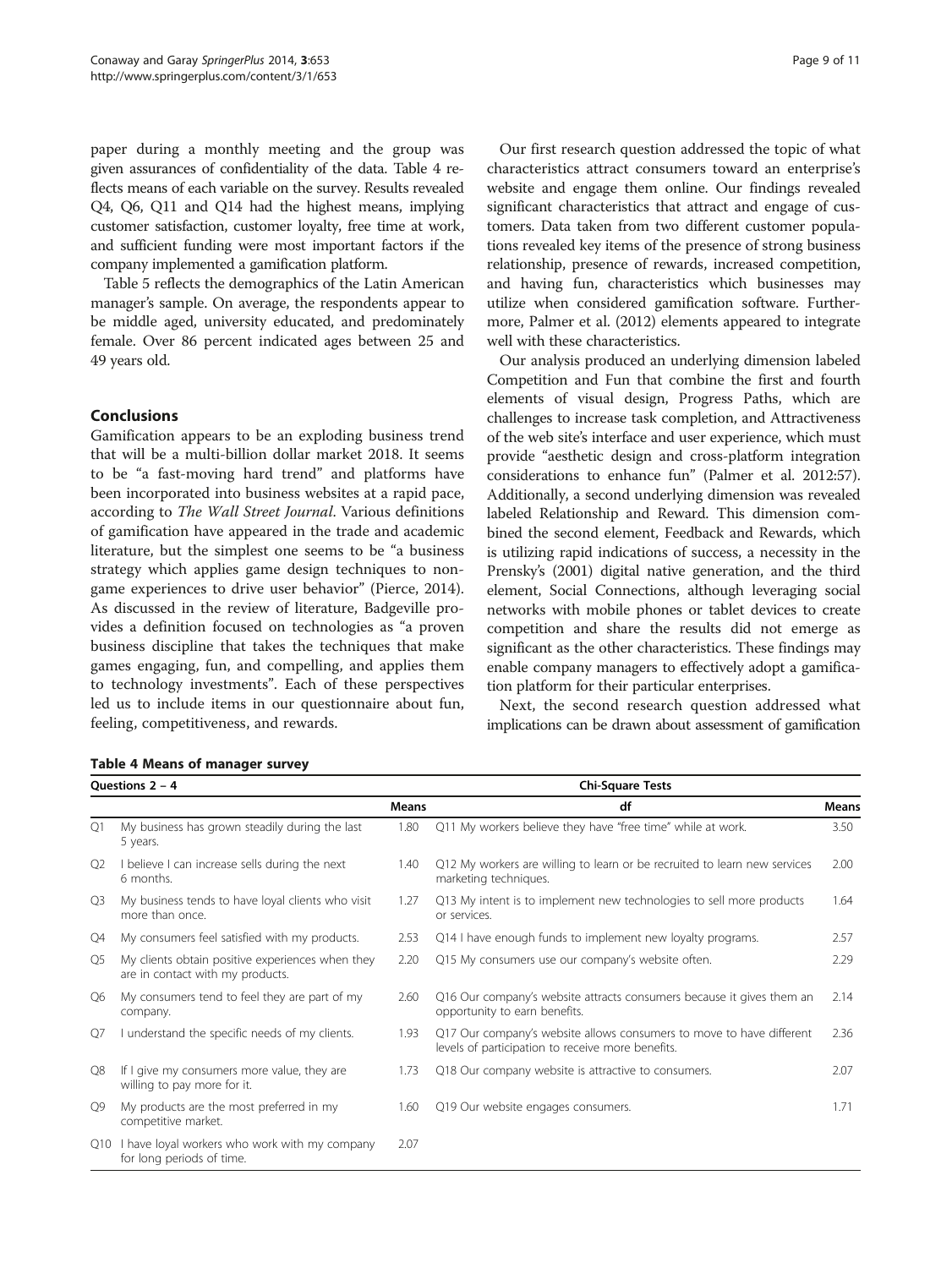<span id="page-9-0"></span>Table 5 Demographics of manager sample

| Gender                         | Freq.    | %        |
|--------------------------------|----------|----------|
| Female                         | 9        | 60       |
| Male                           | 6        | 40       |
| Totals                         | 15       | 100%     |
| Age                            | Freq.    | $\%$     |
| Under 20 years                 | 0        | 0        |
| $20 - 24$                      | 2        | 13.3     |
| $25 - 35$                      | 8        | 53.3     |
| $36 - 49$                      | 5        | 33.3     |
| 50 and over                    | $\Omega$ | $\Omega$ |
| Education                      | Freq.    | %        |
| Less than high school          | 3        | 20.0     |
| High school graduate           | 1        | 6.7      |
| Technical school graduate      | 1        | 6.7      |
| Some university or college     | 4        | 26.7     |
| University or college graduate | 5        | 33.3     |
| Advanced degree                | 1        | 6.7      |

from a customer perspective. Primarily, consumers will engage with websites that begin with an easy task and then progresses to more complex challenges. They will want rapid indications of success through virtual and monetary rewards. Possibly, customers will forego these instant awards if they obtain a level of power, leadership, or responsibility as they progress, such as taking part in decision making or influencing a product's design. Many, but not all consumers, will want to use their social networks to create competition and provide support. Finally, and possibly the strongest implication that can be drawn, is that the website must be attractive to users in terms of video game graphics and web page design. Thus, assessment of gamification could focus on the degree to which these characteristics are present in their customers and could measure the impact of their contributions and participation on the website.

Interestingly, the data seemed to reveal a particular demographic profile of a gamification consumer who is drawn to a website. We concluded from our demographic data that an average profile of an individual drawn to a website would have a long term relationship with the business, is female around 24 years old, have at least a pre-university education, and would visit the business web site frequently. As difficult and controversial as profiling may be, doing so may serve to frame discussions of gamification markets and offer ideas for future research.

Finally, our third research question asked what characteristics Latin American managers perceive should exist in their enterprises to incorporate gamification techniques. Based on the sample's demographics, we concluded that the managers were mid-career professionals who were young enough to be familiar with new technologies. Their

education combined with experience led us to believe they understood business strategy and processes and could comment knowledgeably about adopting new technology platforms. Four questions receiving the highest means from the managers' survey indicated they believed consumers were satisfied with their products (Q4), felt customers were a part of their companies (Q6), thought their workers had "free time" while at work (Q11), and believed their companies had enough funds to implement new loyalty programs (Q14). For a new gamification platform to be installed, the enterprise would need to have strong customer relationships and overall customer satisfaction with their products. Internal to the enterprise, managers would need to give employees extra time and funding to implement the platform. The available time for workers emerged as the strongest variable (mean 3.5) to be in place for implementation of a gamification platform.

Significant limitations of our study appeared in at least two areas. First, the questionnaire for customers must be refined and tested further for validity and reliability. Few scientific studies have provided sufficient theory or direction to develop a measuring instrument for gamification. The items for the survey used in this study were derived from characteristics described in trade publications and company periodicals, apparently our only source of business information. Future researchers may advance research by refining both customer and manager measuring instruments for specific industries. Another limitation involved the internet samples. Each sample was broad, and future samples could focus on specific industries or sectors of retail service businesses. Although our samples were taken in two different cultures and from two different populations, the single simple t-test showed significant differences from the population mean.

# Additional files

[Additional file 1:](http://www.biomedcentral.com/content/supplementary/2193-1801-3-653-S1.doc) Customer Survey. [Additional file 2:](http://www.biomedcentral.com/content/supplementary/2193-1801-3-653-S2.doc) Manager Survey.

#### Competing interests

The authors declare that they have no competing interests.

#### Authors' contributions

RC wrote the original draft of the manuscript, conducted data gathering and drafted the conclusions. MC originated the idea, wrote the service business section and modified conclusions. Both authors read and approved the final manuscript.

#### Received: 16 August 2014 Accepted: 23 October 2014 Published: 4 November 2014

#### References

- Badgeville (2014) The #1 Gamification Platform, Doubles Year-Over-Year Revenue. [http://badgeville.com/announcements/badgeville-the-1-gamification-plat](http://badgeville.com/announcements/badgeville-the-1-gamification-platform-doubles-year-over-year-revenue)[form-doubles-year-over-year-revenue](http://badgeville.com/announcements/badgeville-the-1-gamification-platform-doubles-year-over-year-revenue) accessed 07 February 2014
- Badgeville Marketing Campaigns (2014) Marketing Campaigns, accessed February 7, 2014.<http://badgeville.com/solutions/customer-loyalty/marketing-campaigns>